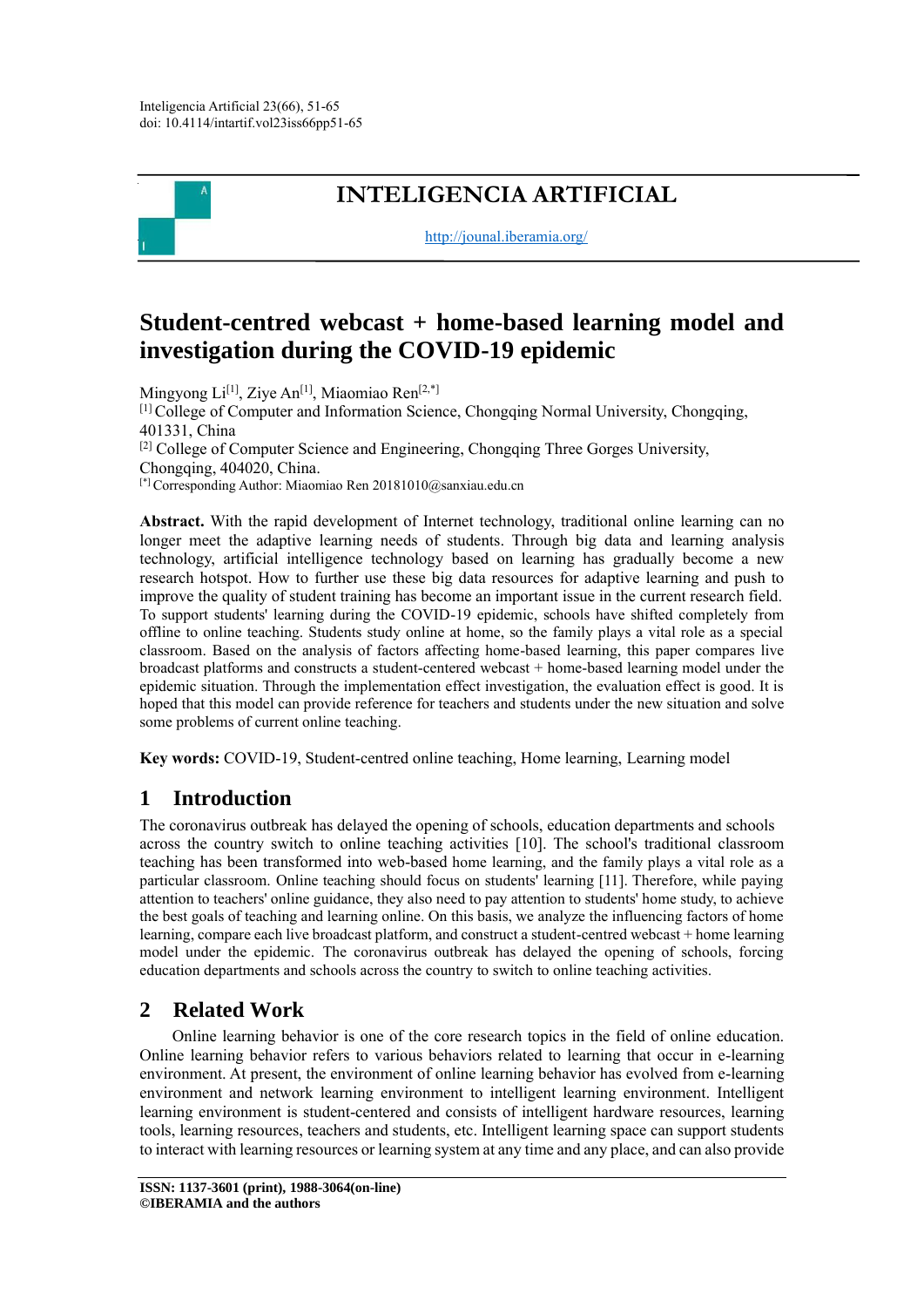personalized learning guidance and suggestions for students [1].

With the development of online courses and learning analysis technology, scholars begin to study online learning behavior with learning analysis tools to provide a basis for teaching intervention or optimization. For example, khan academy uses the learning analysis tool [2] to analyze the learning behavior of group or individual students and visually present the analysis results, so as to better optimize the learning process of students.

Course Signals System at purdue university uses a specific algorithm of academic success (SSA) [3], by analyzing the data of students' academic performance, interaction frequency, and scores obtained from course learning, the system gives reminders of students' academic status, and teachers give timely intervention to students to promote students to take self-optimization measures.

The student success system [4] of Desire2Learn institution in the United States accurately identifies students with academic risks by collecting and analyzing the data of students' attendance and course participation, and provides them with reports on learning status, learning warning, learning intervention and their corresponding intervention measures.

Through the Blackboard course management system, the university of Maryland (UMBC) [5] can detect and visualize students' learning time data, resource use data and comparison data with learning partners to help students understand their own learning and that of their peers, so as to promote self-reflection and adjust their learning.

EAdvisor TM [6], an online interactive tool developed by Arizona state university, uses student data to monitor students' progress in degree courses and provides necessary services and interventions to better meet students' needs or support their learning success.

In addition, some researchers monitor students' behavior data based on learning analysis technology, construct learning behavior intervention model or system, and apply it to learning practice to provide students with learning intervention or early warning. For example, the classroom teaching evaluation system based on face recognition technology is used to track and analyze students' participation in classroom learning, so as to provide personalized guidance and behavior correction services for students [7]. The learning behavior intervention model based on the learning behavior data of students can effectively identify the students in the state of learning crisis, which is conducive to timely issuing early warning signals and providing personalized intervention [8]. The adaptive online learning analysis model can accurately feedback the learning effect of students, recommend appropriate learning paths and learning resources for students, and provide personalized intervention [9]. The intelligent monitoring system model of network learning behavior can effectively monitor the learning behavior of remote students.

Wang Yuan [26] and others analyzed the adaptability of "teaching" and "learning", teachers, students, and teachers' platforms from the perspective of online teaching organization, implementation, and effect research. From the standpoint of updating educational concepts, teaching reform, teaching resources, and teaching design, Educational technology thinking provide a reference for online education and teaching research. However, the study of Wang Yuan and others only provides some ideas for teaching researchers in online teaching in a broad sense from their own practical experience. Taking the course of "Inorganic Chemistry and Chemical Analysis" as an example, Ma Xiaofei [25] and others adjusted the previous mixed teaching mode of "online and offline integration" to provide a "completely online" remote mixed teaching case to obtain real-time and efficient Teaching effect. This article is to refine the research direction into "completely online" teaching and provide practical instances for everyone. Song Lingqing [4] and others combed the factors of teachers' online teaching and students' home learning. Based on the interrelationships between these factors, they proposed a "teacher-parentstudent" community framework model that promotes the quality of student learning. It analyzed the development stages and guidance strategies. On this basis, an explicit online teaching + home learning model based on the virtual community of the class is constructed. Although this article proposes a "teacher-parent-student" community online live teaching framework model, the report emphasizes more on the help provided by teachers, parents and other groups for students' home learning, and the guide description for students' home learning is more abbreviated. Based on this analysis, we make more detailed guidance for learners' home learning.

# **3 Influencing factors of home study in epidemic situation**

From school learning to home learning, teaching organization and teaching relationship have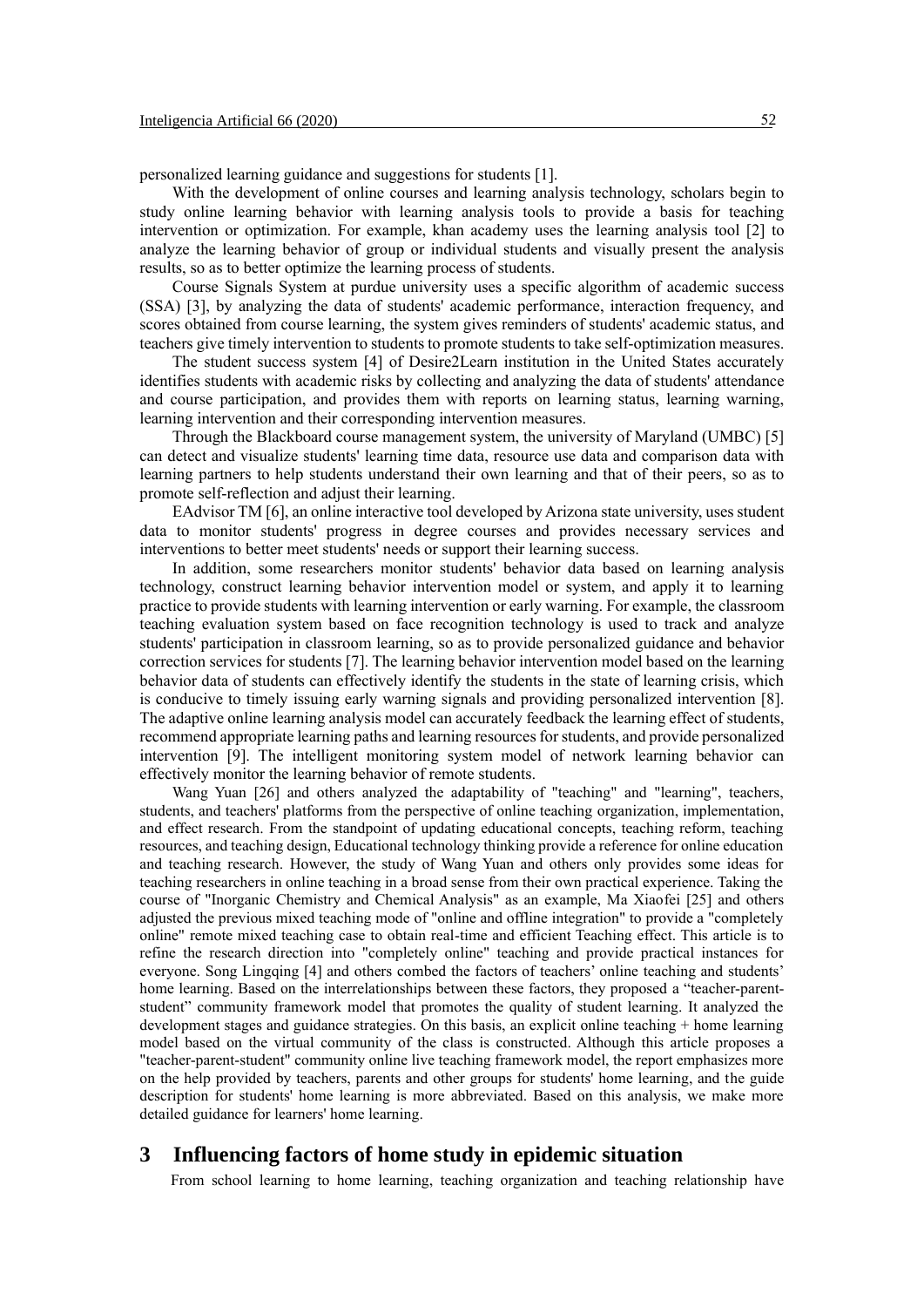undergone significant changes. we need to consider the construction of home environment, equipment ownership, the study plan under a reasonable schedule and parents' constraints and other factors. On this basis, a self-made questionnaire was designed and sent to students in various sections in the form of an electronic survey, and 1100 valid questionnaires were recovered. According to the questionnaire data, the following analysis results are obtained:

# **3.1 Environment**

Whether or not there is an independent learning space is the primary influencing factor for home study [12]. The survey shows that 54.64% of students have an independent learning environment



Figure 1. Home learning environment.

are not disturbed, while 35.82% of students have independent learning space but are easily disturbed by other things. For learners, according to their family situation, it is best to choose a study room. If there is no particular study room, you can choose a quiet and tidy place suitable for studying. It is best to be free from external interference and have a calm learning atmosphere. The learning environment is the beginning of formal learning.

### **3.2 Equipment**

The electronic equipment owned by each region and family is different and electronic equipment suitable for watching webcast should be selected based on the family's conditions. With the advent of the "Internet plus" and "5G era", almost every home has a computer.

For college students who live at home, most of them have laptops, while those who don't have cell phones and other equipment, so they can use the existing equipment to study. Primary and middle school students at home can choose computers, tablets, mobile phones, and other devices to study. The survey shows that 88.55% of students choose to study by mobile phone, 57.55% by computer and 27.55% by tablet. Besides, we should also pay attention to the stability of webcast. Only by watching the streaming courses can we not affect our study mood. According to the survey, 82.27% of students have WIFI at home, and 43.73% have excellent and smooth network signals at home. Therefore, it is best to install broadband to use a wireless network, which is much faster than mobile phone traffic. As shown in Figures 2, 3, and 4.

## **3.3 Daily schedule**

52.55% of the students had a fixed schedule, while the rest did not (see figure 5). Home learning natural lack of enthusiasm, more difficult to enter the state of learning, must have a reasonable life and work schedule and make the corresponding curriculum learning table, supervise themselves learning, but also to adequately protect the eyesight, do work and rest [13]. For college students with a specific selflearning ability, they can make themselves daily schedule based on the school's curriculum to form an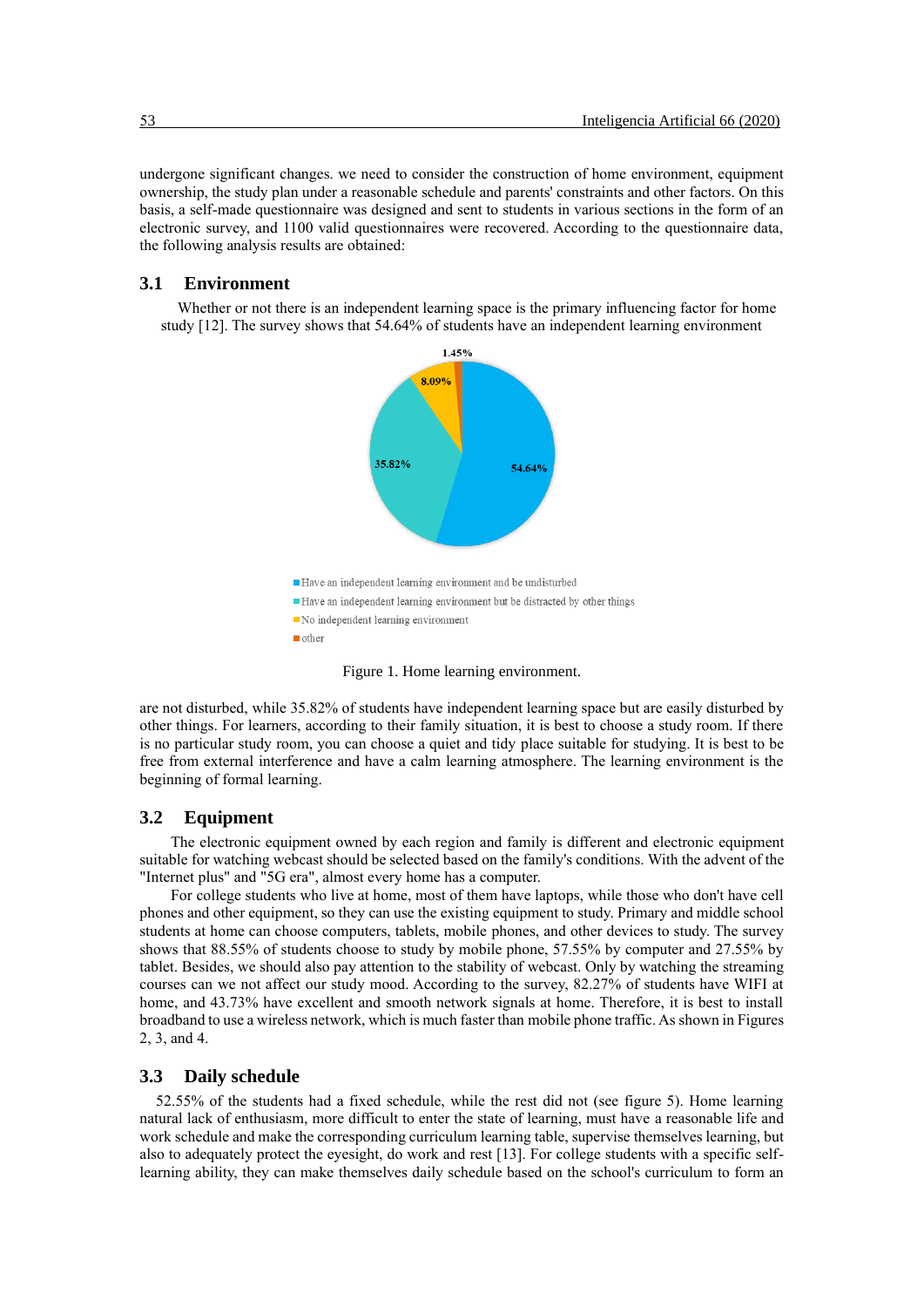external driving force to monitor themselves.



Figure 2. Usage of electronic equipment.

Figure 3. Network usage. Figure 4. Signal situation.



Figure 5. Regular schedule. Figure 6. Parents' supervision of learning.

## **3.4 Parents**

Parents should actively cooperate with the arrangement of the school and play the role of supervision, reminder, suggestion and feedback. The survey shows that 24.82% of parents often urge students ,and 50.27% of parents occasionally urge students. Besides, parents should also cooperate with the school to complete the daily learning video shooting, assist the teacher in supervise the learning and regularly shoot short videos to report the regular learning status to the school. They must also set an example for their children.

## **3.5 Teacher**

Teachers are generally divided into three levels: young teachers who have just entered the profession, backbone teachers who have improved their development and teachers who are in a period of burnout [14]. For young teachers who have just entered the profession, they are enthusiastic and proficient in using modern network technology but lack of systematic knowledge of subjects. They should learn more about the subject knowledge and consult the subject leaders on the Internet. The backbone teachers of development and improvement are essential forces in special period. They have the potential to use technology to carry out teaching, so they should give full play to their enthusiasm to improve teaching effect. Teachers in the period of burnout are familiar with the subject knowledge, but they are not suitable for the new teaching methods and new technologies. Schools can adequately do the technical training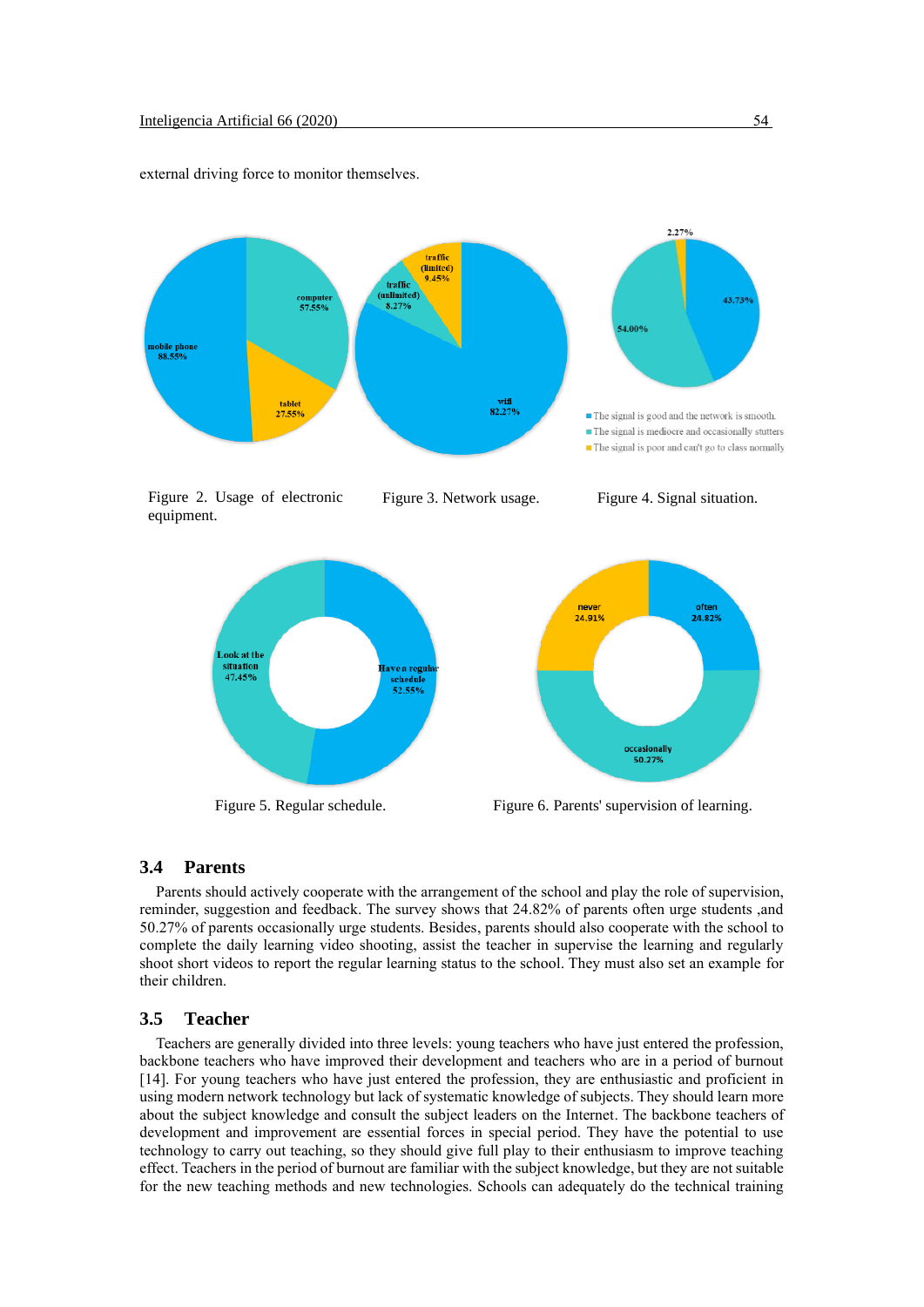before the start of school, to make full preparation for successful teaching.

## **3.6 School**

Schools, teachers and students are not prepared for the sudden outbreak. Schools should conduct prejob training on teachers' relevant live broadcasting technologies [15]. Initially, the students' autonomy is weak and have not yet adapted to the network teaching method. Therefore, the school should formulate strict attendance system to mobilize the students' autonomy.

According to the analysis of the questionnaire results, students should build a family learning space centred on learning, a quiet and clean environment, functional network status, large-screen e-learning equipment and make a schedule suitable for themselves. Parents cooperate with school arrangement and supervise students appropriately. The school should train teachers on live broadcast technology, make them thoroughly familiar with the live broadcast platform, and specify strict attendance checking system to supervise students' learning and teachers' teaching.

# **4 Comparison analysis of live broadcast platforms**

Before teaching, we should compare and analyze the major network platforms and choose the platform suitable for our own teaching, which has a good guarantee for the teaching process [16].

QQ group live broadcast is divided into two types: QQ video call and QQ classroom. The teacher side of QQ video phone can open the camera, share the screen and demonstrate the whiteboard. The student side can turn on the microphone to talk at any time. In the QQ classroom, the teacher can open the camera, share the screen, demonstrate the PPT and whiteboard. There are three modes of interaction: free mode: members speak freely; Host mode: the host can talk with the members openly; Microphone order mode: members queue up to speak. Tencent Class: the teacher side can open the camera, share the screen and present the PPT. Students can clock in, send text or voice speech. Course playback can also be generated automatically. Tencent Meeting: Teachers can open the camera, share the screen, demonstrate PPT and online blackboard writing. Students can speak through text, voice and video [17]. Ding Talk: Teachers can turn on the camera and share the screen. Students can speak by voice, video and watch course playback.

Table 1 is the comparative analysis of each live broadcast platform, and four selection criteria are listed based on full consideration of the advantages of each platform:

1.Whether the screen can be shared. Try to restore the real classroom status through the real-time classroom sharing on the screen, so that students have a real sense of scene and learning atmosphere [18].

2.Whether it is possible to interact with each other. Most of the platforms can be realized in text and voice communication, but video communication can be rarely achieved. The face-to-face proximity of video is very essential [19]. In the course of the course, teachers can ask students questions at any time in order to achieve the purpose of supervising students' learning.

3. Whether it has an online blackboard function. The online blackboard writing function can be used by teachers to restore the real classroom, especially for the detailed steps explanation of the subject.

4. Whether there is a course playback function. If you have questions about the course content, you can watch the playback record to help students review and consolidate the knowledge [20].

# **5 The design of student-centred webcast + home learning model**

The model in Figure 7 consists of two parts: the teacher's live webcast teaching and the student's home study, the core of which is student-centred problem-based learning. The following will elaborate on the student-centred network teaching and home-based learning model from the six links mentioned above.

## **5.1 Preparation before the class link**

#### **5.1.1 Teacher behaviour**

To ensure the smooth progress of teaching before class, teachers should make a good preparation for teaching. First of all, it is particularly important to choose a stable live broadcasting platform. After determining the platform, teachers should be familiar with the use of software in advance. Qualified teachers can also be equipped with a microphone, HD camera, and other equipment to prepare for formal teaching [15]. Secondly, the course content of home-based learning should be based on the principle of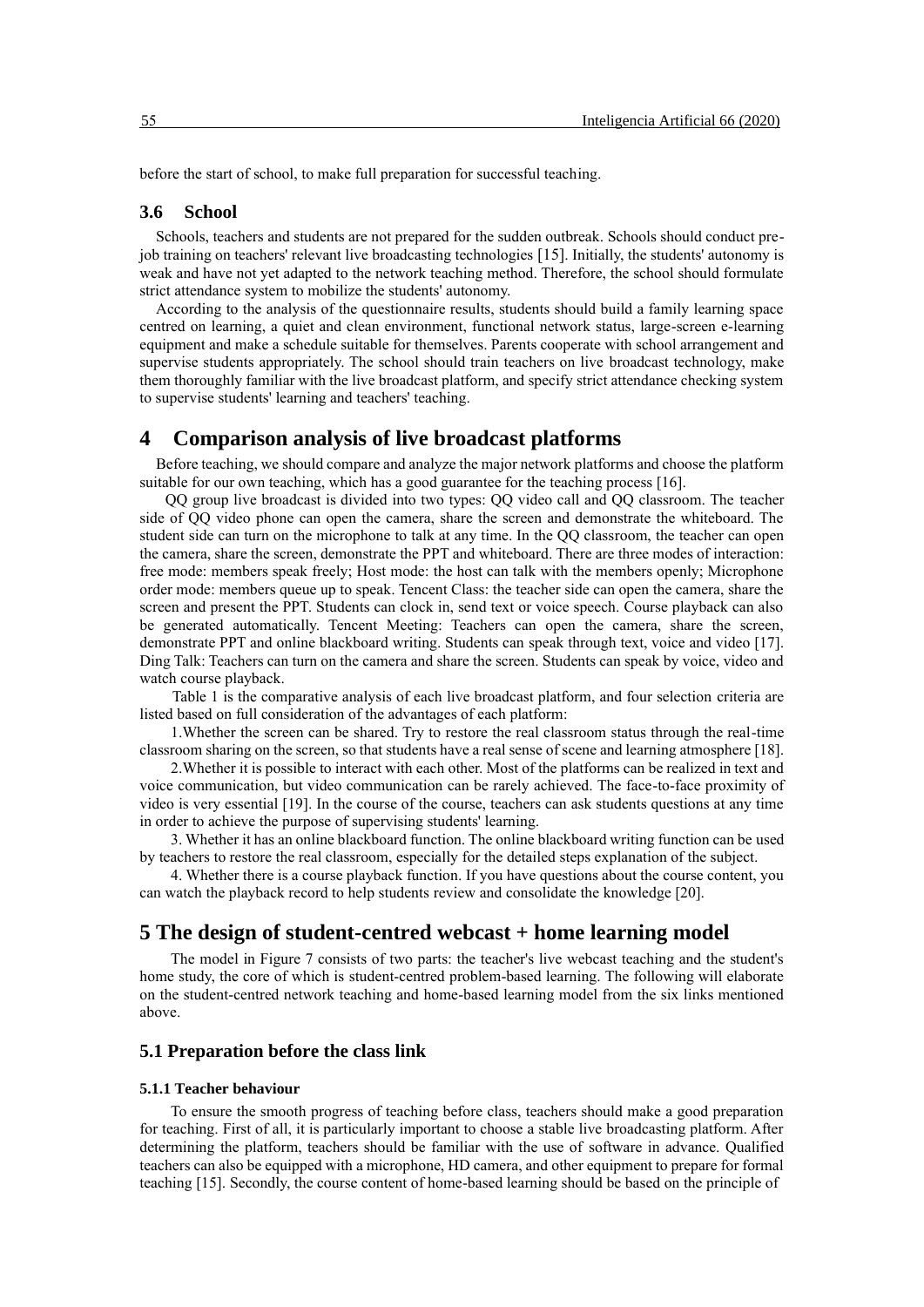| platform function  |                            | QQ group |                           | Tencent  | Tencent                   | Ding Talk                 |
|--------------------|----------------------------|----------|---------------------------|----------|---------------------------|---------------------------|
|                    |                            | QQ video | QQ class                  | class    | meeting                   |                           |
| clock in           |                            |          |                           |          | $\times$                  |                           |
| Teaching<br>method | share the screen           |          |                           |          |                           |                           |
|                    | Camera                     | V        |                           | V        |                           |                           |
|                    | Online                     | ×        | $\boldsymbol{\mathsf{x}}$ | $\times$ |                           | $\boldsymbol{\mathsf{x}}$ |
|                    | blackboard                 |          |                           |          |                           |                           |
|                    | <b>PPT</b><br>presentation |          |                           |          |                           |                           |
| Interactive        | Text discussion            |          | V                         | ٦        |                           |                           |
|                    | Voice speech               | √        |                           | N        |                           |                           |
|                    | Video speech               | ×        | $\boldsymbol{\mathsf{x}}$ |          |                           |                           |
| playback           |                            | ×        | $\boldsymbol{\mathsf{x}}$ | N        | $\boldsymbol{\mathsf{x}}$ |                           |
| stability          |                            |          |                           |          |                           |                           |

Table 1: A comparative analysis of each live broadcast platform.



Figure 7. Student-centred webcast teaching + home study model.

"five education integration" [21] to select the knowledge suitable for students and find out the problems to be discussed. The focus of this lesson is to identify the problems. The key to the success of question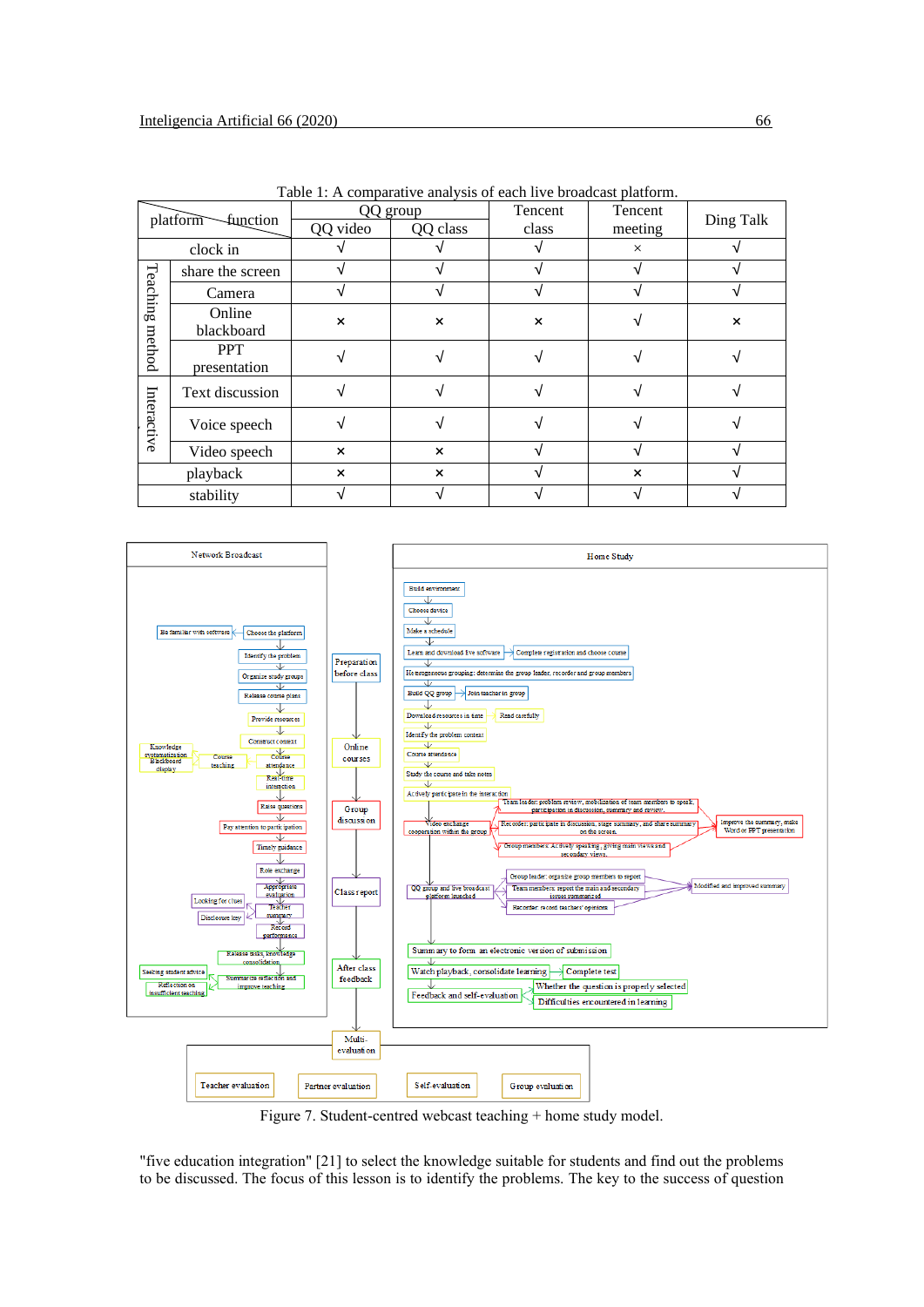selection is whether there is scientific knowledge behind the question, and whether students can acquire problem-solving skills and develop the ability of independent learning in the inquiry of this question [22,23,24]. After the problem is determined, students in the class are assigned according to the principle of heterogeneity, to ensure that each group can solve the problem cooperatively and avoid affecting the outcome of the problem discussion due to the insufficient ability of individual students. The number of groups should be determined according to the class capacity, preferably composed of 4-6 people [23]. Finally, the teacher releases the course plan for the semester within the student group, and informs the required software and equipment, etc.

## **5.1.2 Student behaviour**

Build your own study space before the class, preferably with a study room or a quiet room, with their favourite tablecloth, stationery and so on, to create a learning atmosphere, but also by the equipment with electronic equipment is choosing the most suitable for their own learning, and live in accordance with the requirements for teachers to download software, complete registration and add the corresponding courses. After the preparation measures are completed, you can refer to the daily work and rest schedule and make your own class schedule and life schedule to urge yourself to study. Then, the group leader and recorder (also known as text record) are defined for the group determined by teachers. The group leader is the leader and the core of each group. Students with charisma and strong learning ability can be selected. The recorder is responsible for summarizing and recording the speeches of the members. Finally, it can be considered that the files in the QQ group have the function of cloud saving. Each group should establish their own QQ group chat and pull the teacher into their own group, so that the teacher can supervise it.

# **5.2 Online courses link**

#### **5.2.1 Teacher behaviour**

The online live course moves the traditional classroom to the virtual space [16,21]. Teachers can carry out teaching with the help of various media devices and immerse knowledge in the real situation. The "raise your hand and ask questions" link in the traditional classroom is truly reflected with the help of the met-arrangement function of the platform, and the abstract knowledge is presented to students in a concrete way, to fully mobilize students' various senses, enhance students' sense of experience, eliminate the de-contextualization factors in the traditional classroom, and further improve students' ability to solve problems. Before formal teaching, it is necessary to provide students with a series of course materials, including courseware, literature, e-books, lecture and other modern media resources, to stimulate students' learning enthusiasm, enable students to learn something, and make material preparations for the smooth development of teaching activities [25]. During the formal teaching, the course attendance should be carried out first. With the help of the platform's check-in function, every student can be ensured to attend the course. Teachers' course teaching is to sort out the logical relationship between fragmented knowledge, help students to build the overall framework of knowledge, and make use of tablet computers and other devices to visualize blackboard writing in the process of explanation. Among them, the most important thing is to observe the speech in the bullet screen area in real-time during the teaching process and answer the difficult questions in time after students' comments. Students can send text, voice or start video communication. Questions can also be asked at any time during the course to keep students alert and encourage them to learn. By means of bullet screen and questioning, teachers can grasp students' knowledge and learning status in real-time.

## **5.2.2 Student behaviour**

Download the resources posted by the teacher before the course, and read the ones that help you. At the beginning of the course, we should sign in. After entering the class, we should understand the problem in the situation given by the teacher, find out the knowledge needed to solve the problem, take notes in class, ask questions in the process of the teacher's explanation, and give feedbacks to the questions raised by the teacher.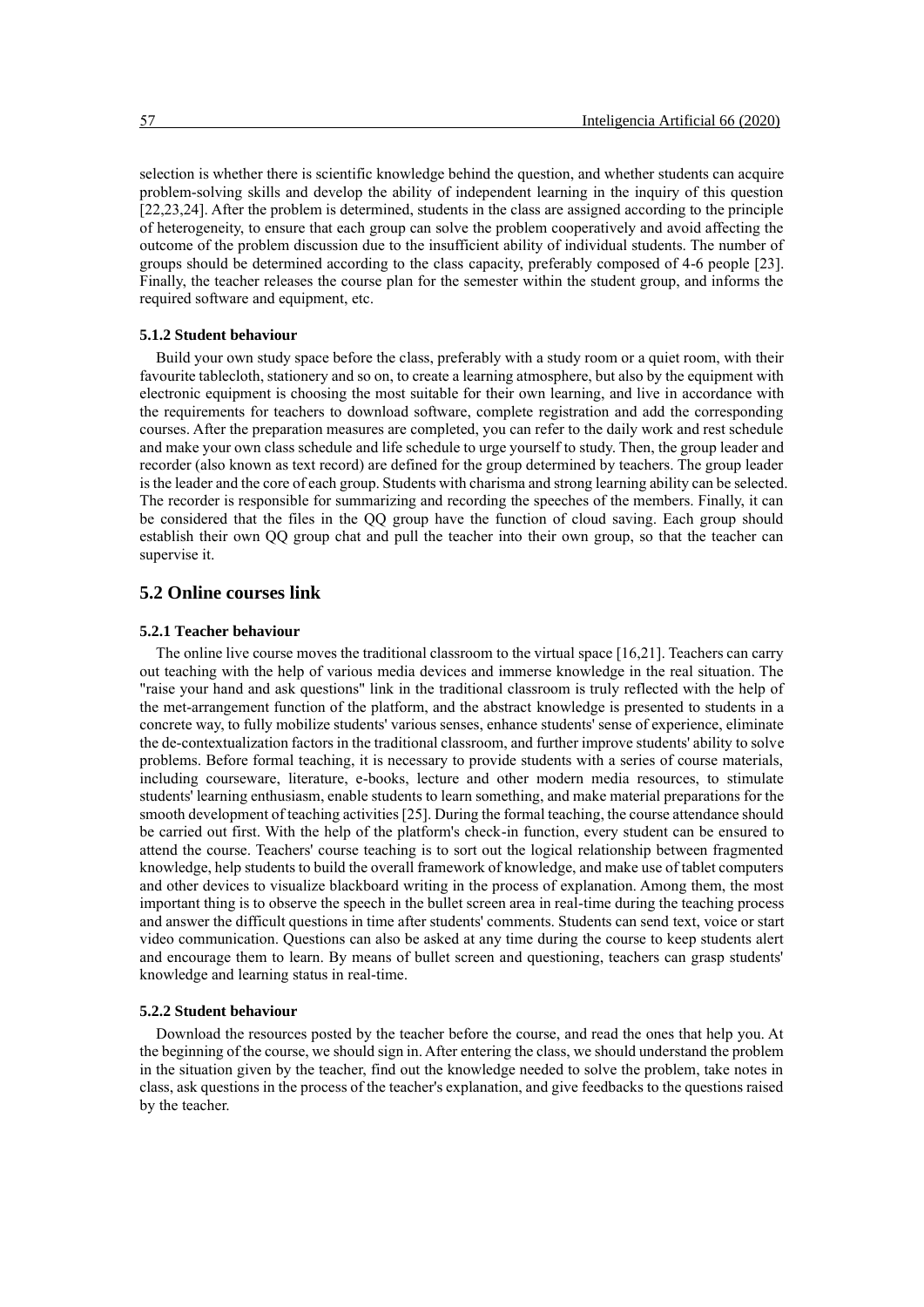## **5.3 Group discussion link**

## **5.3.1 Teacher behaviour**

In terms of the selection of discussion topics, students have difficulty in discussing difficult questions, and too simple questions are not worth their time. Therefore, the moderately difficult issues in the course content are taken as discussion topics. In the process of student discussion, students should join the discussion group to observe whether their discussion is one-sided and whether their grasp of knowledge is accurate, and make appropriate guidance to prevent the formation of wrong ideas and affect the solution of problems [12].

#### **5.3.2 Student behaviour**

Use the video-sharing function in the online platform to communicate face to face to achieve internal cooperation. Firstly, the group leader reviews the problem and mobilizes team members to speak. Secondly, other team members took an active part in the discussion and expressed their views in the form of main and secondary views. During the discussion, the recorder made periodic summaries and records. Finally, the recording content will be shared and displayed, and the group leader will review and perfect the summary and make it into word or PPT.

## **5.4 Class report link**

#### **5.4.1 Teacher behaviour**

When each group presents and reports, the teacher and other students become the audience, and the group reporter becomes the anchor and the teacher changes roles, so that students can experience as the host. During the reporting process, teachers should make appropriate evaluations and keep a good record of students' performance. After the students finish the report, the teacher makes a summary to help the students find clues to solve the problem and dig out the critical information. The teacher's role is mainly to supplement the students' explanation.

#### **5.4.2 Student behaviour**

Use QQ group to distribute electronic documents or PPT and summarize the contents of students, and display the report on the live broadcast platform. The team leader arranges the team members to report, and the reporter sorts out the team's results to discuss in order of the primary and secondary viewpoints. The process of analyzing problems not only exercises the communication skills, but also improves the critical thinking. Keep records of students' and teachers' evaluations, and make the final improvement work after class.

# **5.5 After class feedback link**

#### **5.5.1 Teacher behaviour**

To prevent students from only paying attention to the live broadcast and ignoring the learning of knowledge, in order to achieve the systematization of fragmented knowledge, unit tests and chapter tests should be included in the release of course tasks. After students submit their homework, the platform will automatically generate learning result data, which dramatically saves time and facilitates teachers to make a scientific and accurate value judgment on students' knowledge mastery, to further improve and perfect teaching. Finally, students' opinions on the live broadcast process and content knowledge should be reflected on the deficiencies in the teaching implementation process, and the teaching should be revised and improved.

#### **5.5.2 Student behaviour**

Submit the final discussion summary as an electronic document. For problems that still exist after the course, you can watch the replay video or communicate with the teacher online to consolidate what you have learned and complete the test tasks in time. Based on the evaluation given by teachers on the platform, the author analyzes himself and finds out the weak links of knowledge. Give feedback to teachers on the issues in live broadcasting teaching, such as whether the problem selection is appropriate, the problems in the live broadcasting process and the difficulties encountered in learning, etc., and make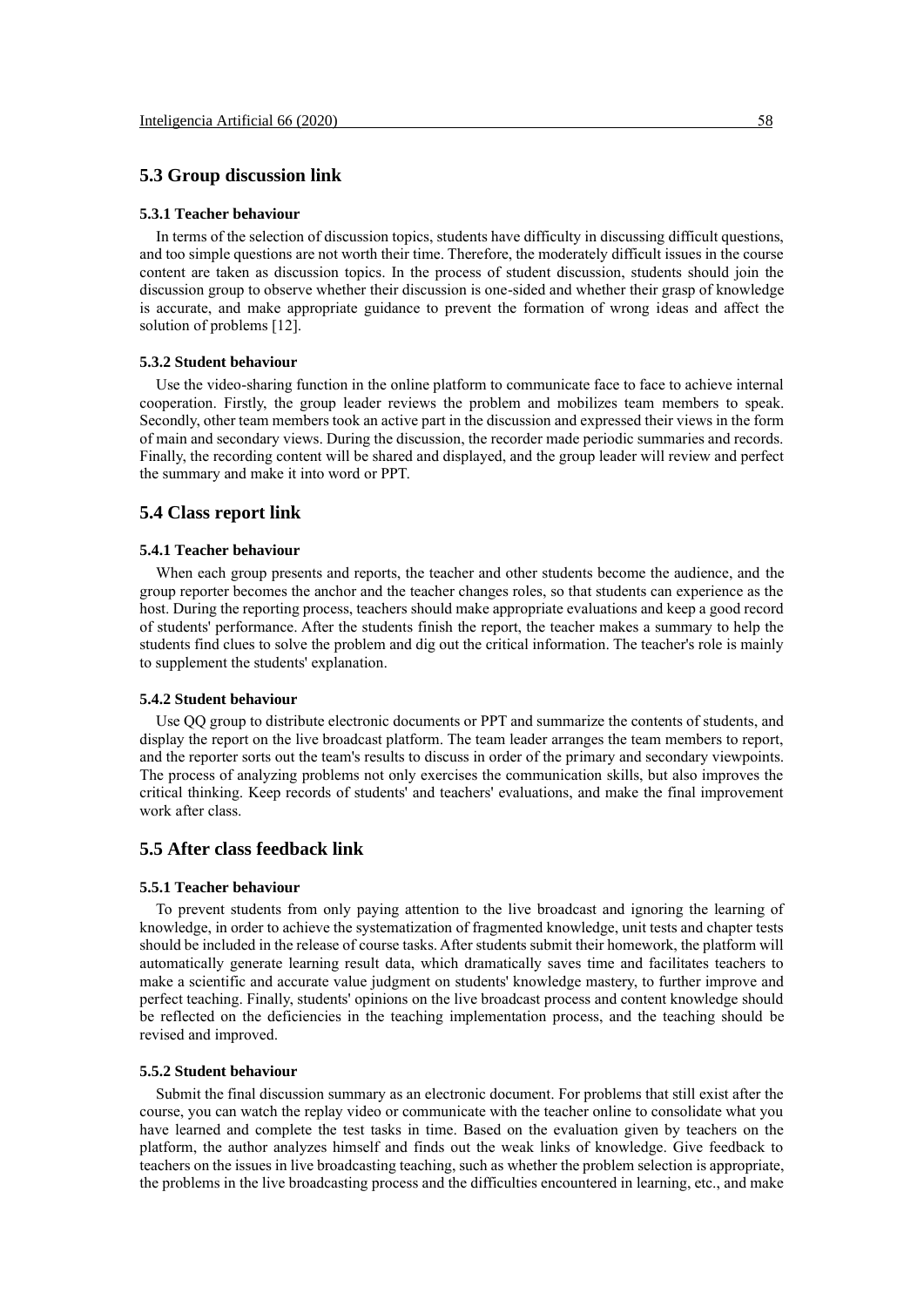a good self-evaluation.

## **5.6 Multi-evaluation link**

The system of multiple evaluations combines quantitative evaluation and qualitative evaluation, which requires teachers to treat students with the perspective of play and not only focus on results.

#### **5.6.1 The teacher evaluation**

Teachers' evaluation of students' learning process can refer to the display of data on the platform, including attendance times, number of speeches and discussions, number of activities and chapter test scores, etc. Teachers can also refer to the course performance records in the teacher's course.

#### **5.6.2 Parents evaluation**

In the process of home-based learning, parents are the main companions. They can observe the students' learning trend at any time and make evaluation according to the observation table provided by teachers.

#### **5.6.3 Team evaluation**

The performance of the group members in-class discussion was evaluated qualitatively according to the evaluation form provided by the teacher.

#### **5.6.4 Self-assessment**

The classroom participation, group collaboration and task completion in home-based learning can be recognized, and can be evaluated according to the observation table provided by teachers.

# **6 Investigation and research on the effect of the proposed model**

To further understand the implementation effect of the student-centred webcast teaching + home study model, we used a self-made questionnaire to investigate the students of each segment. The content mainly involves: the adaptation of the live broadcast platform, teacher classroom implementation, student adaptability and other aspects. One month after the course, a survey was conducted. The questionnaire was distributed in the form of an electronic questionnaire, including 1100 valid questionnaires.

## **6.1 Adaptation of live broadcast platform**

At the initial stage of live broadcasting, there were too many people, which led to more enormous pressure on the system [26]. During the live broadcasting, there were some phenomena such as jam, and the overall viewing effect was not smooth. After the teacher's continuous exploration, it is found that the use of live broadcast software under the big platform can better guarantee the stability. The primary platform tools are Ding Talk, QQ live, Tencent classroom, Tencent conference and so on. The distribution is shown in figure 8.



Figure 8. Selection of live broadcast platform.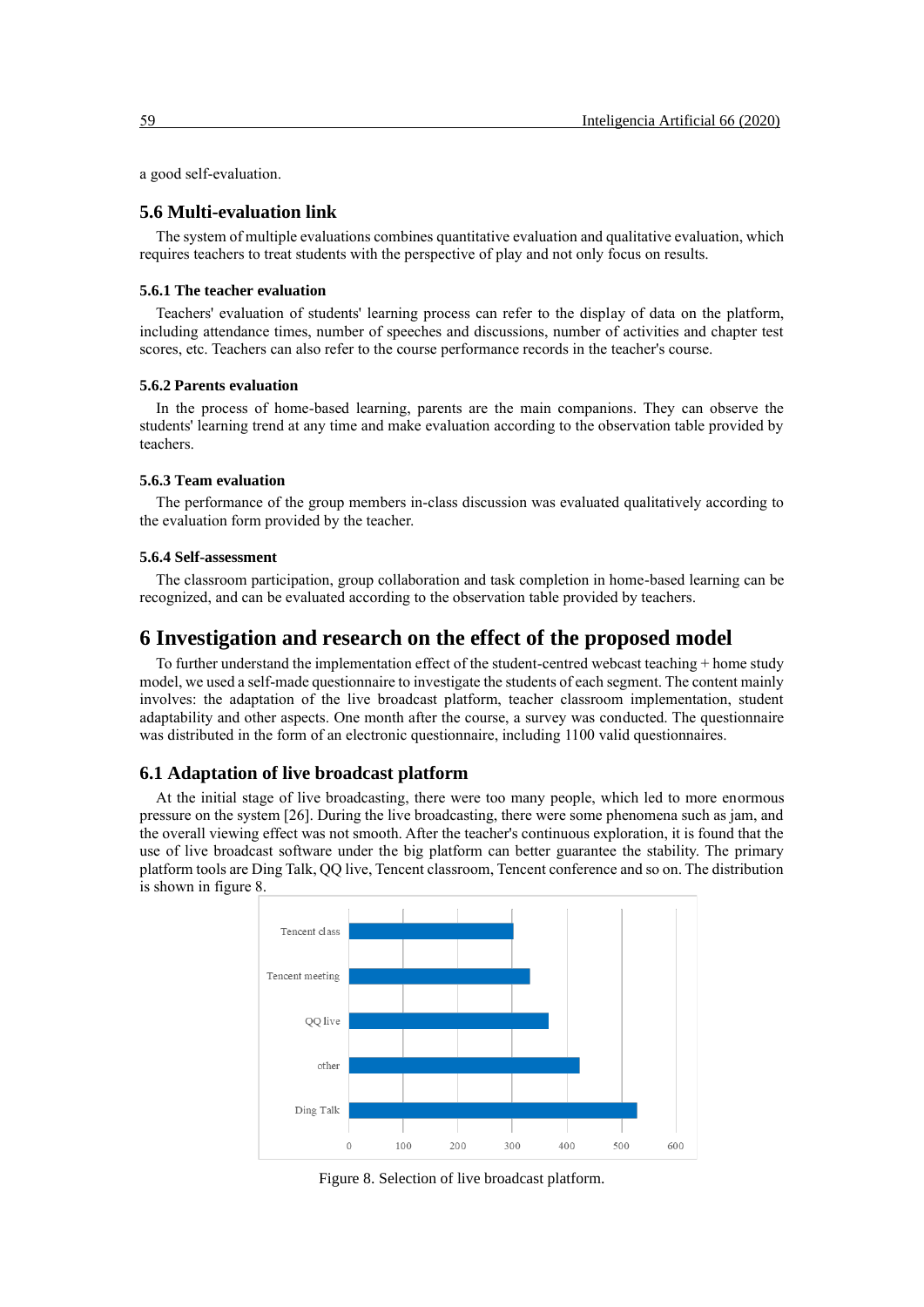

Figure 9. Students' evaluation of various live broadcast platforms.



Figure 10. Attendance before class starts.

The evaluation results of students on the live broadcast platform show that Ding Talk's evaluation is significantly better than other live broadcast platforms such as QQ Live, Tencent Meeting and Tencent Classroom Platform, as shown in Figure 9.

#### **6.2 Classroom implementation of Teachers**

The result of the survey on whether teachers have pre-class check-in shows that 80.36% of teachers have pre-class attendance, as shown in figure 10.

According to the results of whether teachers provide learning resources before class (as shown in Figure 11), 95% of teachers can timely release curriculum resources, which are courseware, literature resources, e-books and other materials. The results of the survey on the materials promoting students' learning show that 40.55% of the students think the materials are helpful, while 55% think the materials are beneficial.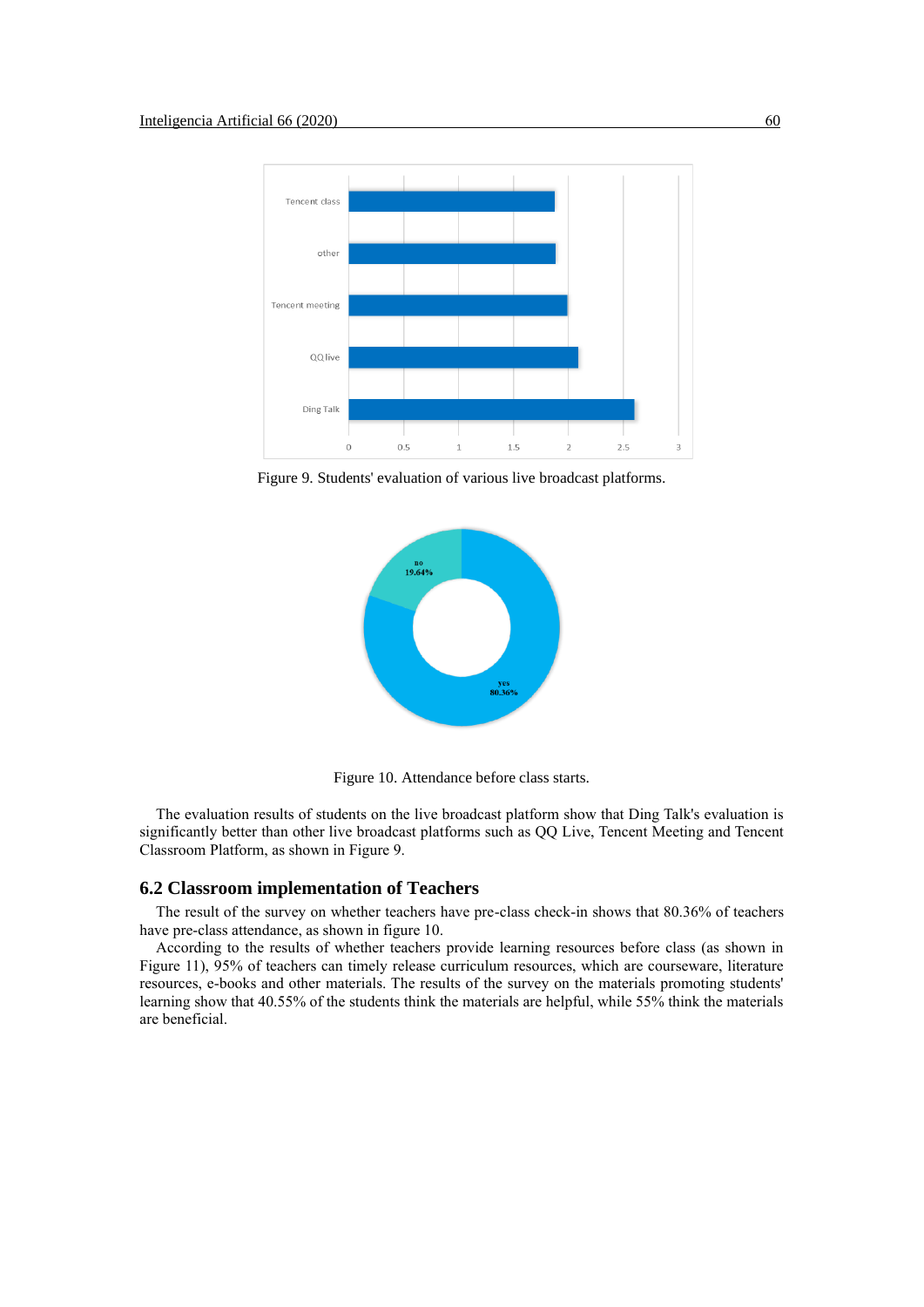

Figure 11. The release of course resources. Figure 12. Whether the teaching has a definite goal and clear thinking.



Figure 13. Teachers' attention to speech. Figure 14. Questioning students.



The results show that 92.18% of teachers have bright goals and clear ideas for live teaching, as shown in Figure 12.

According to the results of classroom interaction, 90.18% of teachers pay attention to the speech in the bullet screen area in time, 58.96% ask students frequently and 38.44% occasionally, as shown in Fig13 and Fig 14.

## **6.3 Adaptation of student**

There are vast differences in the motivation of home study, 48.27% of the students learn because they have classes, 6.91% of the students learn because they have homework and only 43.64% of them learn actively, as shown in Figure 15. Most of the students lack enough learning consciousness and selfdiscipline.

In terms of course participation, 49.09% of the students take the initiative to participate (as shown in figure 16), of which 81.18% chooses text participation, 40.36% chooses voice speech, and only 9.18% of the students chooses to turn on the camera to participate. In the classroom reporting, 49.82% of the students choose to apply actively as the reporter. At the end of the course, 55.09% student selected to watch the playback, as shown in figure 17.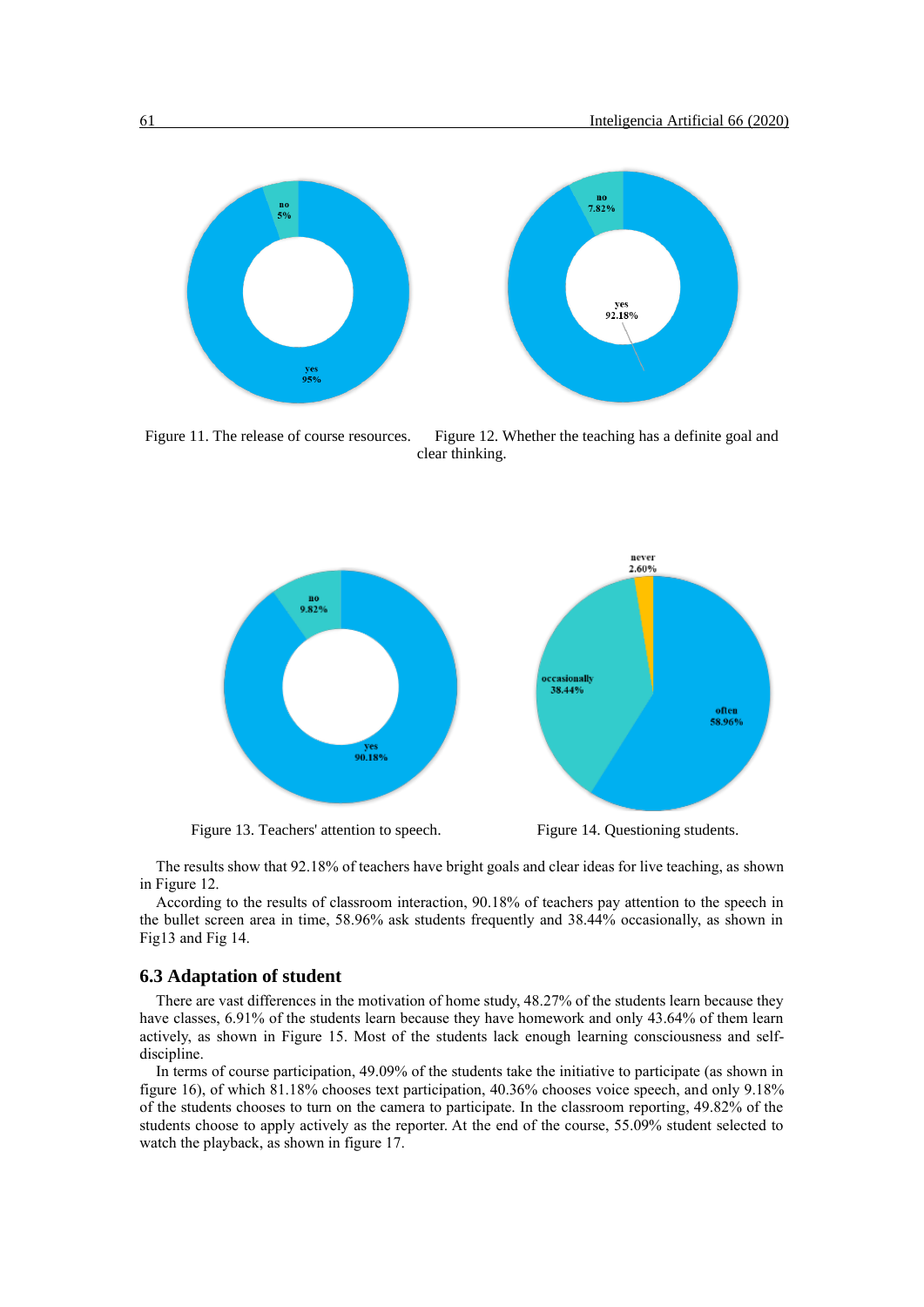

Figure 15. Distribution of daily learning motivation.



Figure 16. Students' participation in class. Figure 17. Watching the course playback.

# **6.4 Other problems**

A survey of students' attitude towards live learning shows that 71.36% of students think that special methods should be adopted in special periods and 15.09% students think that this method is more suitable for themselves, as shown in Figure 18. The advantage of home-based learning is that it can overcome the limitation of time and space, the place of learning is not restricted and watch the playback of difficult knowledge, etc. As shown in figure 19. The deficiency of home-based learning lies in the lack of selfdiscipline of home-based online learning courses, the lack of face-to-face proximity and the impact of network speed. As shown in Figure 20.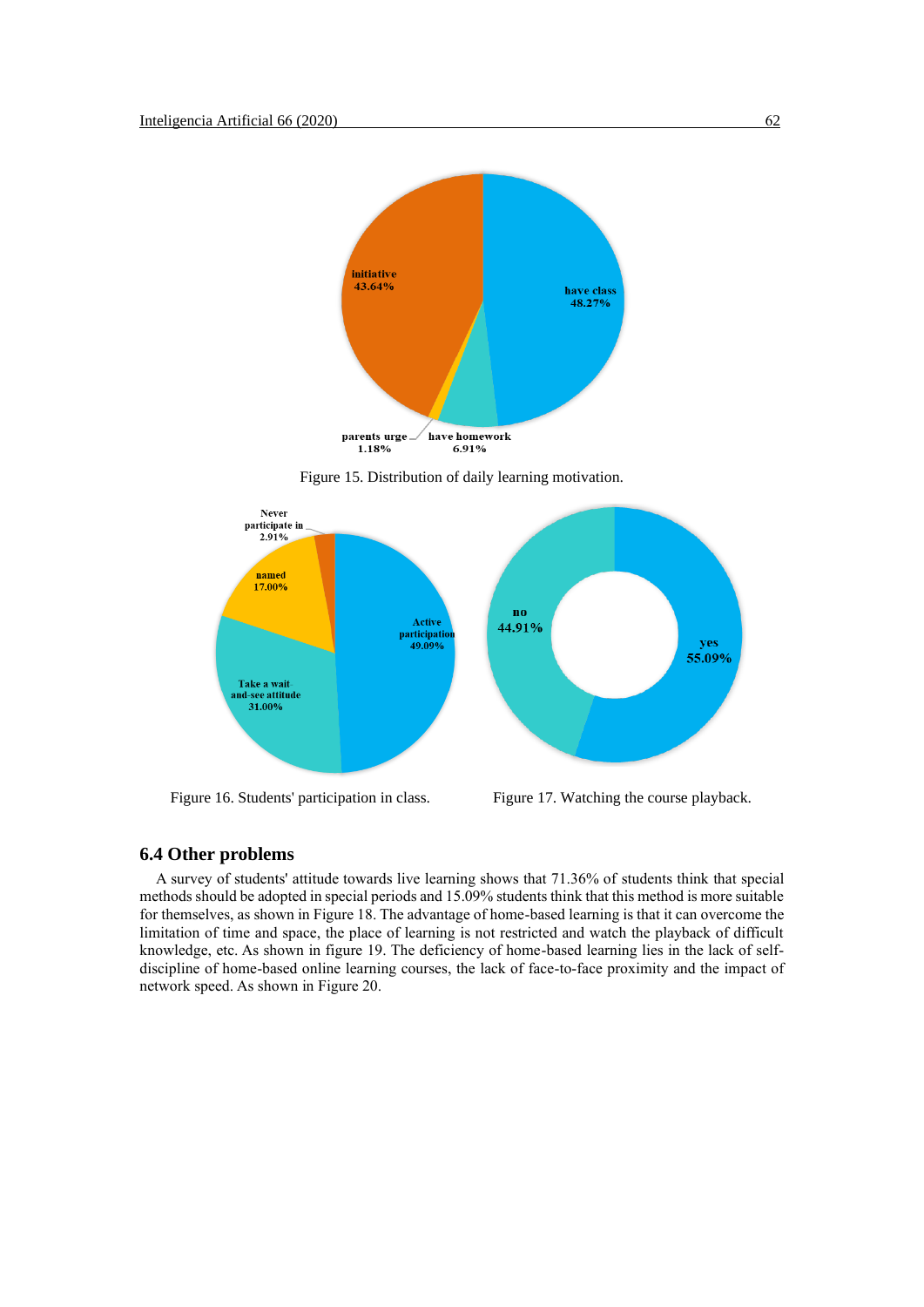

### Figure 18. Students' attitude towards live broadcast learning at home.





On the basis of research, it is found that teachers should choose the live broadcast platform under the large platform for teaching, such as the platform with proper overall evaluation. Students need to sign in before teaching, and provide all kinds of learning resources that are helpful for students' independent learning. When teaching, students should have clear ideas and clear goals, and pay attention to students' speeches and timely feedback or questions. Students should develop independent learning ability, learn to conduct personalized learning at their own pace, and complete real learning with complex realistic tasks as the goal.

# **5 Conclusion**

Facing the normalized online learning in special periods, students as the main body of learning, the status and effect of home-based learning needs the attention of schools, teachers and parents, so that the misfortune of the epidemic can become a bridge to happiness. We have built a student-centred network live broadcast + home study model under the epidemic situation. Through the investigation and research of the implementation effect, the evaluation effect is good. It is hoped that this model can provide a reference for teachers and students in the new situation and promote the solution of some problems faced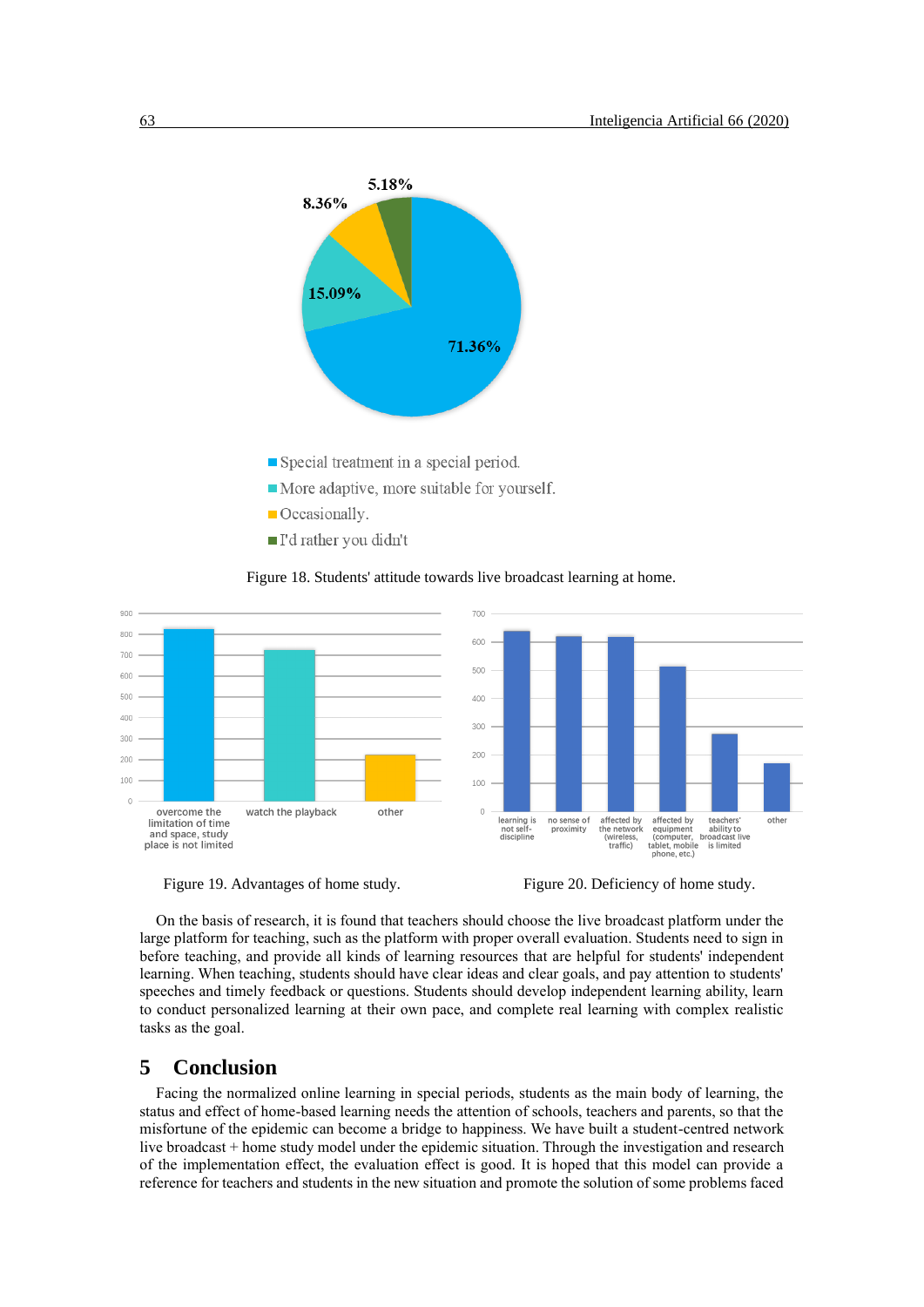by home-based online teaching. At the same time, it plays a great role in training students' self-discipline, promoting teaching innovation reform, wide application of learning resources and construction of the smart campus, which is worth innovation and development in the future.

The analysis of this paper finds that students in online learning have poor learning status, lack of selfdiscipline consciousness, and need teachers' supervision to a certain extent. There are also some problems in the interaction between teachers and students. Teachers can only teach unilaterally and cannot grasp the online learning status of students in real time. Therefore, the focus of future research can be to use artificial intelligence technology to judge learners' emotions and learning state in real-time in online learning, so as to evaluate the overall state of the +4000.online classroom.

# **Acknowledgements**

The work reported in this paper is partially supported by science and technology project of Chongqing Education Commission of China (No: KJ1600332,KJQN201900520), humanities and social sciences project of Chongqing Education Commission (No:19SKGH035), graduate education reform project of Chongqing Education Commission( No: yjg193093) and Chongqing Education Science Planning Project (2017-GX-116).

# **References**

- [1] Zhang Jinliang ,Wei Lipeng and Liu Bin. Research on Learning Behavior Optimization based on Learning Analysis in Intelligent Environment. journal of distance education, 2020 (2):69- 79.
- [2] Zhang Zhenhong, Liu Wen, Han Zhi. Learning Dashboard: A Novel Learning Support Tool in the Big Data Era. Modern Distance Education Research, 2014(3):100-107.
- [3] Arnold K E, Pistilli M D. Course signals at Purdue: Using learning analytics to increase student success[C].Vancouver , BC , Canada: International Conference on Learning Analytics & Knowledge, 2012:125-132.
- [4] Essa A, Ayad H. Improving student success using predictive models and data visualizations. Research in Learning Technology, 2012(20):58-70.
- [5] UMBC. " Check My Activity " Reports for students now available inside blackboard[EB/OL]. [2019-10-09]. http://www.umbc.edu/blogs/oit-news/reports/.
- [6] Arizona State University. How does eAdvisor TM benefit me [EB/OL]. [2019-10-09].https: //eadvisor.asu.edu/.
- [7] HAN Li, LI Yang, ZHOU Zijia, SONG Peixuan. Teaching Effect Analysis Based on the Facial Expression Recognition in Classroom. Modern Distance Education Research, 2017(4): 97-103.
- [8] ZHAO Huiqiong, JIANG Qiang,ZHAO Wei,LI Yongfan,ZHAO Yan. Empirical Research of Predictive Factors and Intervention Countermeasures of Online Learning Performance on Big Data-based Learning Analytics. E-education Research. 2017(1):64-71.
- [9] Jiang Qiang, Zhao Wei, Wang Pengjiao, Wang Liping. Realization of Individual Adaptive Online Learning Analysis Model Based Big Data. China Educational Technology, 2015 (1):85-92.
- [10] The Ministry of Education. The Ministry of Education the Ministry of Industry and Information Technology issued a notice to deploy the relevant work of "Classes Suspended but Learning Continue" during the extension of the start of primary and secondary schools [EB/OL]. http://www.moe.gov.cn/jyb\_xwfb/gzdt\_gzdt/s5987/202002/t20200212\_420385.html, 2020- 02-12.
- [11] Wu Yan, Online Teaching is more suitable for "Learning" , China Educational Technology, 2020. (4): 6-7.
- [12] Lv Haixia, Wang Yuan, Liu Wenbin, Lv Yi, Yan Hong. Challenge and Strategy for PBL Teaching Activities during Prevention and Control of New Coronavirus Pneumonia. Medical